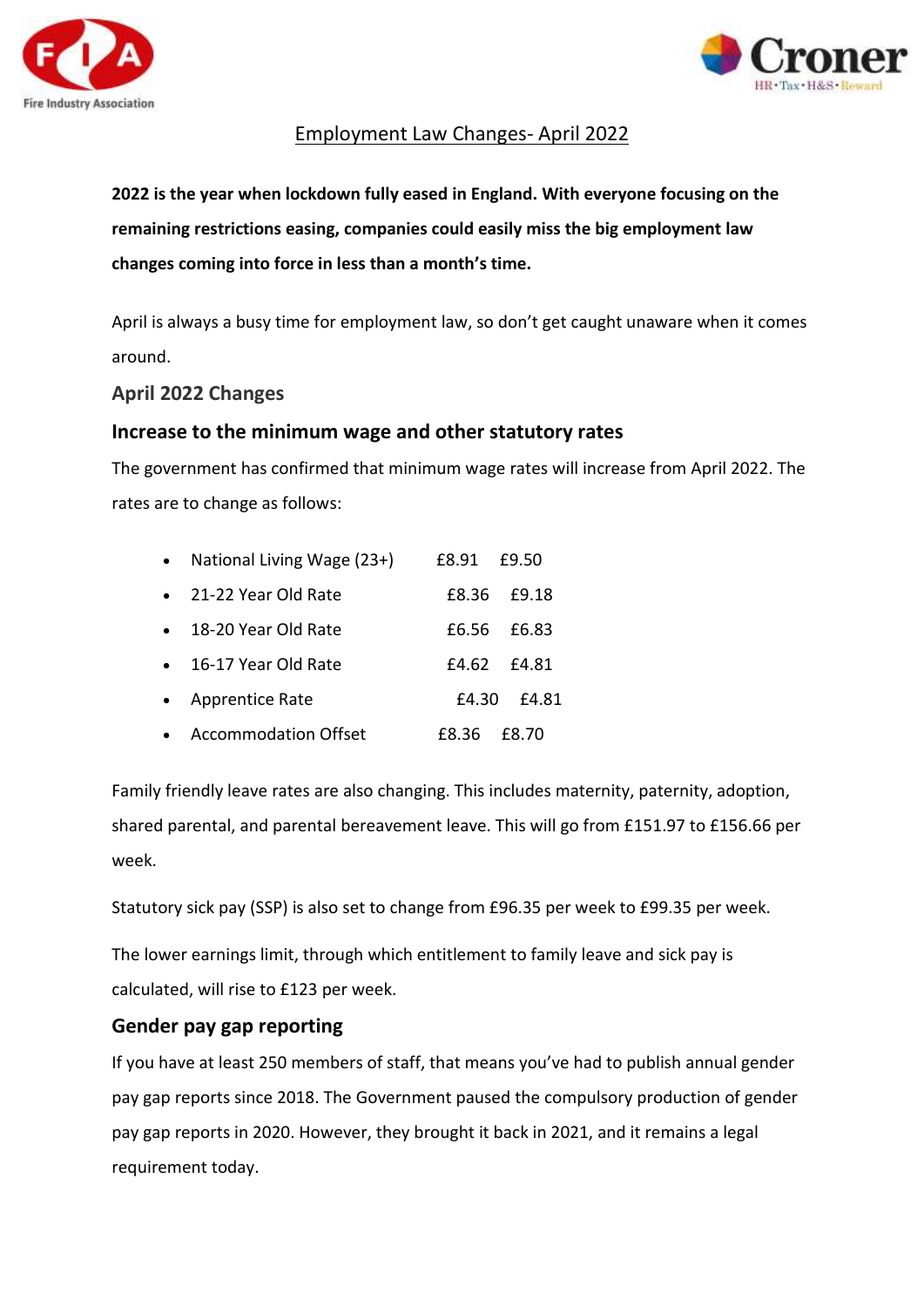



Your report should outline the differences in the average earnings between men and women in your company. To do this you should take a snapshot of your company's pay data on a specific date. For 2022 this 'snapshot date' will be 30 March 2021 for public sector companies. If you are a private company, then the 5 April 2020 is your snapshot date.

Last year, the reporting deadlines were delayed. However, in 2022, the deadlines have reverted back to their normal slot:

- 30<sup>th</sup> March 2022 for public sector employers
- 4<sup>th</sup> April 2022 for private sector employers and voluntary organisations.

## **COVID-related changes**

• From the  $1<sup>st</sup>$  April the current guidance on voluntary COVID-status certification in domestic settings will be removed. Also, the government will no longer recommend that certain venues use the NHS COVID Pass.

## **Other upcoming changes**

2022 could turn into an incredibly busy year for HR, with a number of changes set to be put in motion without a concrete date. This includes:

- Flexible working following a consultation, the government is considering the option to allow employees to request flexible working from day one of employment.
- Ethnicity and disability pay gap reporting 2022 could see the first real step towards standardising this type of report.
- Data protection the ICO is due to issue updated employment practice guidance on data this year.
- Sexual harassment A new duty for employers to prevent sexual harassment in the workplace is expected to come into force this year.
- Right-to-work checks The scheme became digital as a result of the pandemic, and was met with overwhelming positive feedback. As a result, the government is set to make the change permanent later this year.